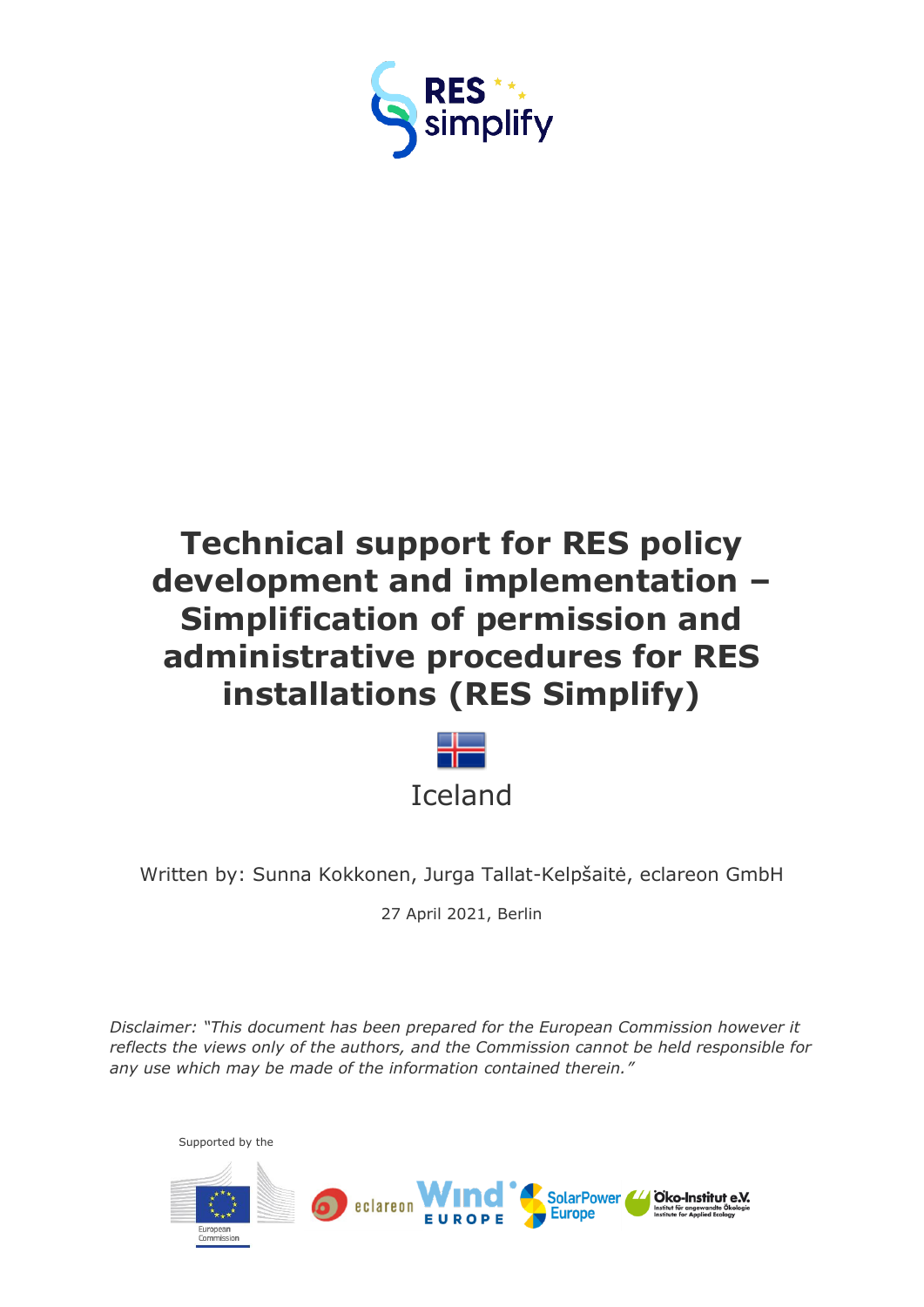# <span id="page-1-0"></span>**Executive summary**

Geothermal is the single most important energy source in Iceland: it accounts for over 60% of the country's total energy consumption (NEA, 2019). This has not always been the case: until the 1970s oil crisis, Iceland largely relied on imported fossil fuels for energy. The crisis made the small Atlantic island aware of fossil fuel prices, unreliabilty of exports, and pollution, and Iceland began to rely on domestic energy sources: first hydropower, and from the 1990's, largely geothermal (Logadóttir, n.d; Worland, 2017; Van Campen and Petursdóttir, 2016).

This report focuses on the features of the permitting framework that are specific for renewable energy installations, especially for geothermal energy. The elements that are more or less the same for all industrial-level projects, such as building permits, are not covered to large extent. The emphasis lies on highlighting the unique features of geothermal permitting, which Iceland has considerable experience in.

Undoubtedly, Iceland is sitting on an unmatched natural resource: highly active geothermal fields. But the mere existence of this resource does not translate to the recent triumph of geothermal in the country: the increase of geothermal in the Icelandic energy mix is also a result of political will, innovation, public approval, and efficient administrative procedures.

In Iceland, the administration of hydrological and geothermal resources is allocated to the National Energy Authority/Orkustofnun (NEA), which is a government agency operating under the Ministry of Industries and Innovation. The NEA serves several essential functions as a one-stop-shop when it comes to geothermal permitting: it issues permits for exploration and utilisation of geothermal resources, is responsible for the follow-up and monitoring of existing permits, and produces statistics, information and recommendations on energy use, as well as publishing guarantee of origin system data. As a one-stop-shop, NEA is in possession of a comprehensive, long-term understanding of Iceland's geothermal projects, which results in efficient and informed permitting and monitoring of existing permits.

The Icelandic legislation also offers some advantages and flexibilities for permitting geothermal energy. Firstly, the ownership of the land is translated to the ownership to the geothermal resource under it. The legislation, however, allows for the expropriation of an important geothermal resource from the landowner in rare cases when necessary. Secondly, the permitting process is subject to several public participation and transparency mechanisms, which advances public acceptance of projects and enhances cooperation between stakeholders.

The Icelandic geothermal industry is booming, and the country plans on expanding the use of geothermal energy further (Petursdottir and Van Campen, 2016). However, Iceland's geothermal expansion and the well-functioning permitting framework do not only benefit Iceland in the long run, but can serve as valuable examples for other states wishing to increase the share of geothermal in their energy mix. Several EU Member States are currently exploring the option, for example, Finland.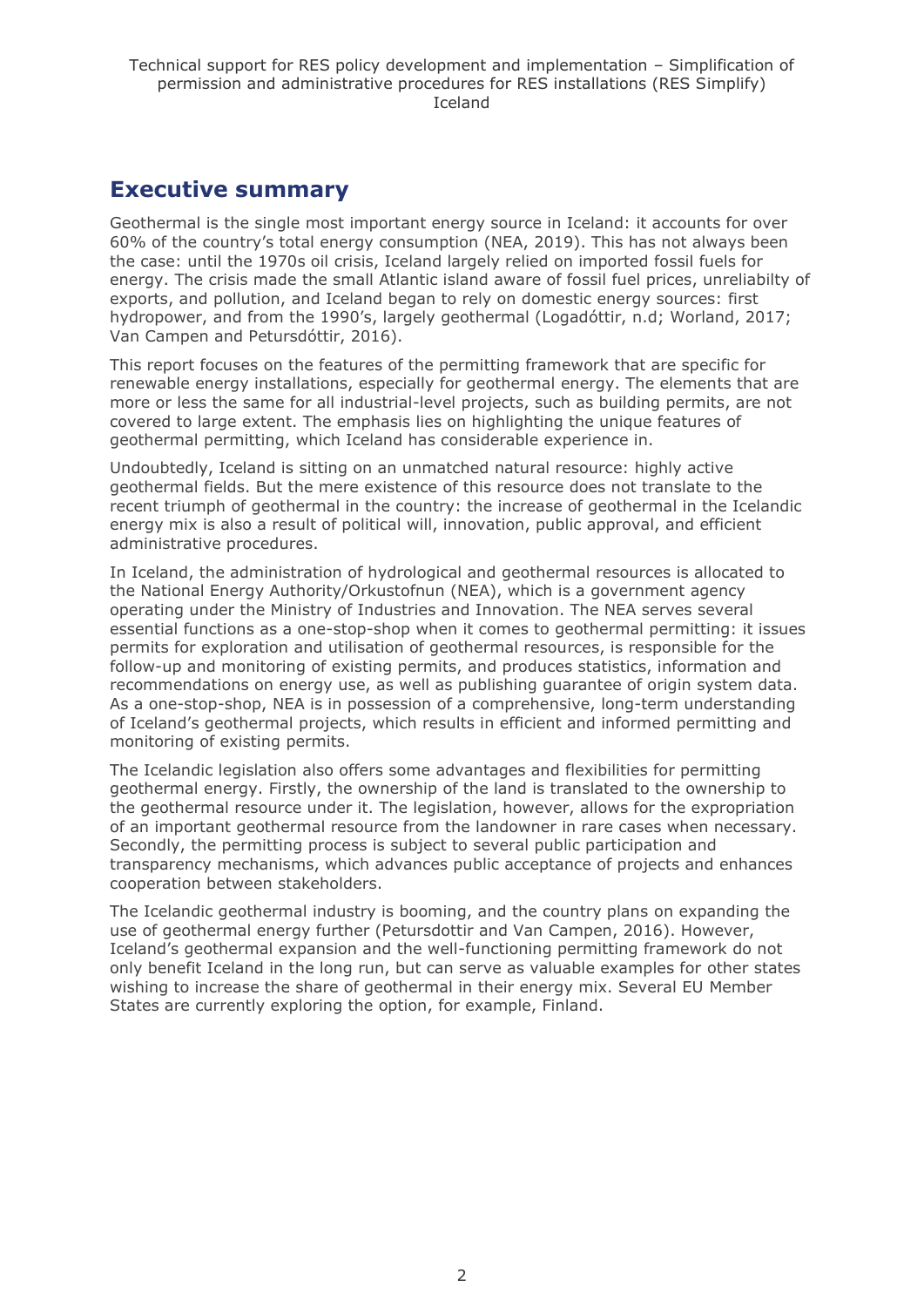# **Table of contents**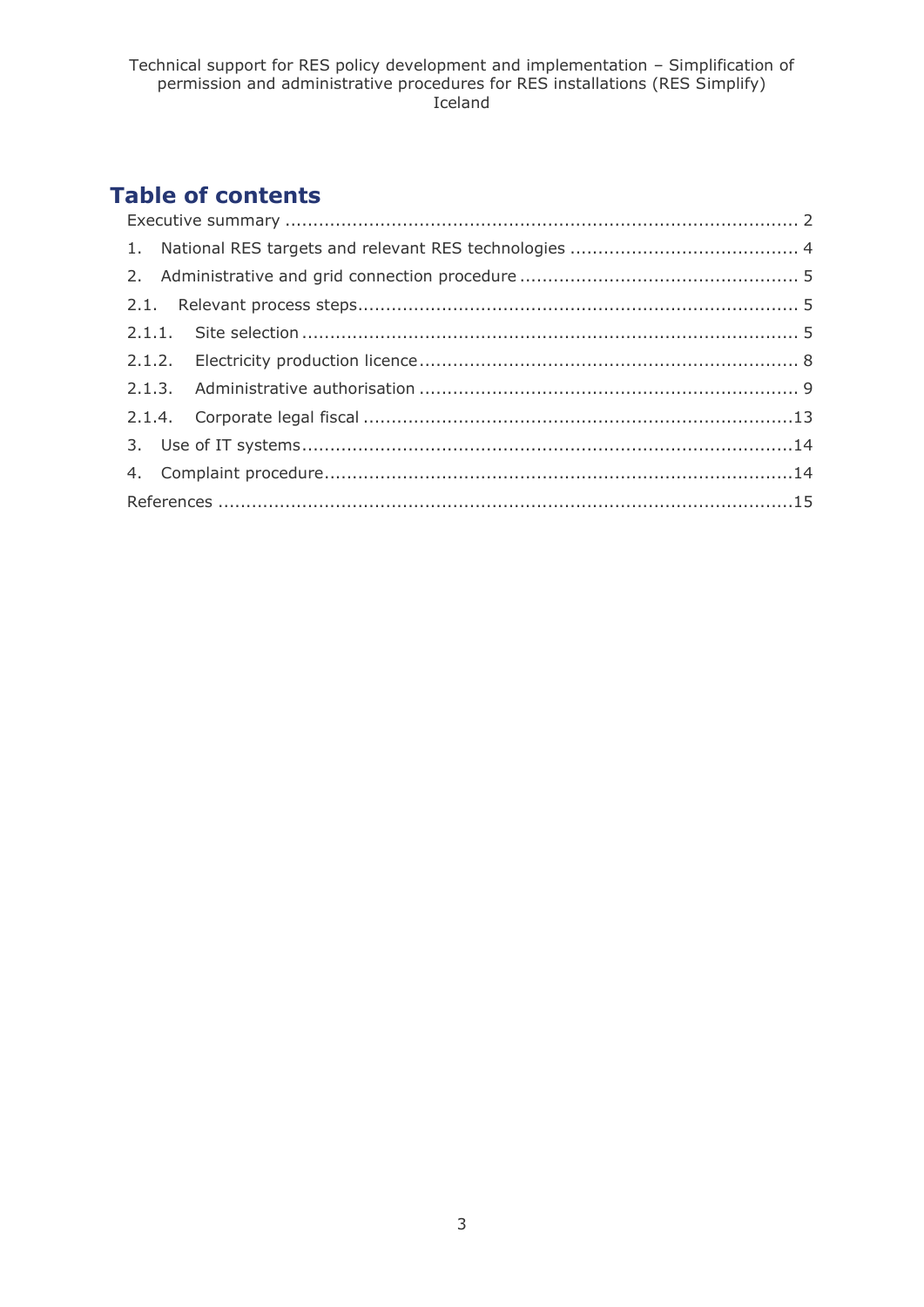# <span id="page-3-0"></span>**1. National RES targets and relevant RES technologies**

The main instrument for determining the Icelandic contribution to the Paris Agreement and the EU Effort Sharing sector goals is the Climate Action Plan. The newest version from 2020 states that Iceland aims at reducing its emissions by at least 35%. The reduction may reach 40–46% if additional, currently planned measures are adopted. The document does not determine what the exact reductions in the RES-E and RES-H sectors would be, but it lists the measures used to cut energy sector emissions. As Iceland has already reached virtually emissions-free electricity and heating, it is moving on to applying carbon capture and storage technologies on the remaining emissions of geothermal plants and focus on de-carbonising its transport sector (Iceland's Climate Action Plan, 2020).

This report will cover the licensing of geothermal power plants in Iceland, both for electricity and heating production as the same installation often produces both in the country.

Geothermal is the single most important Icelandic energy source: it accounts for approximately 60% of final energy consumption, including all sectors. Almost 90% of all space heating is powered by geothermal, as well as 31% of Icelandic electricity production. The earliest geothermal installations became operational in the 1940s, but during the last two decades, geothermal has become the dominant source for heating and a significant electricity source, effectively replacing fossil fuels such as coal and oil, and supplementing hydropower. Today, Iceland is fully self-sufficient when it comes to energy-production (Orkustofnun, 2019).

Iceland's vastly increased energy production and demand do not only stem from the needs of the local population, but is the result of a determined economic policy attracting high-energy industries to the island (Logadóttir, n.d). Today, numerous aluminium smelters and data centers consume affordable, abundant Icelandic energy, and their numbers are still growing. The Icelandic electricity production grew by 1.700% between years 1990 and 2014 (Worland, 2017).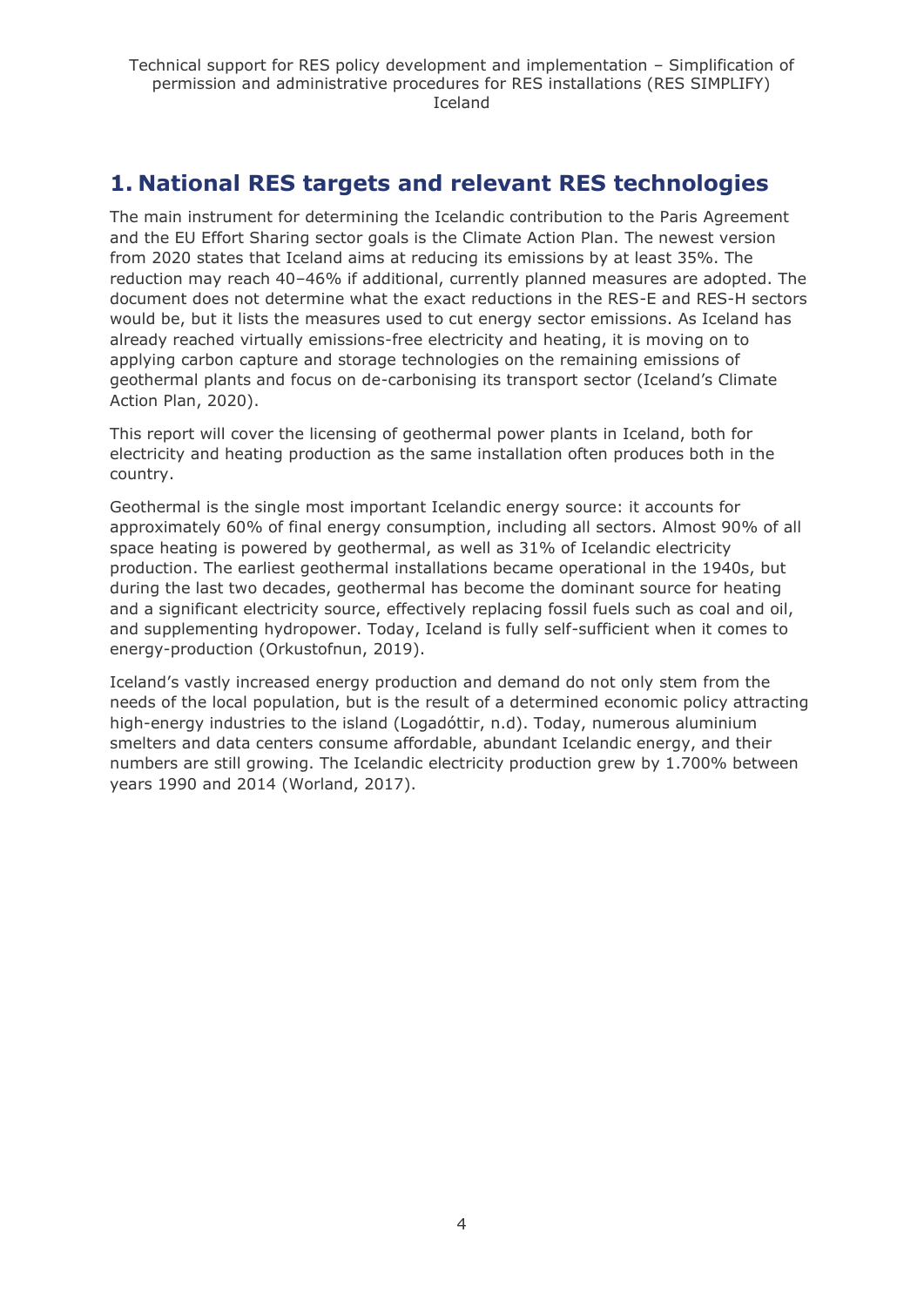# <span id="page-4-0"></span>**2. Administrative and grid connection procedure**

# <span id="page-4-1"></span>**2.1. Relevant process steps**

In Iceland, the landowner is in possession of the geothermal resource located under the land. For exploring a geothermal resource for potential utilisation, it is necessary to obtain an exploration permit from the National Energy Authority, NEA, a government agency under the auspices of the Ministry of Industries and Innovation. Since the late 1990s, the Icelandic government has been trying to coordinate geothermal and hydropower construction on a national level by developing a Master Plan instrument.

All large-scale RES-H and RES-E installations and plants are required to acquire a power plant license. The applications are processed and existing licenses monitored centrally by the NEA.

In the administrative authorisation phase, the geothermal plant/installation undergoes an EIA (Environmental Impact Assessment) screening if deemed necessary. Furthermore, the geothermal plant/installation will have to acquire the license for resource utilisation, which is granted by the NEA. In addition, the geothermal plants and installations are required to obtain development and building permits, which are not covered in this report.

<span id="page-4-2"></span>Iceland is a member of the EU Guarantee of Origin RES-E certification system. The certificates are granted by the Icelandic TSO, Landsnet.

# **2.1.1. Site selection**

# **Process flow**

As a rule of thumb, according to Icelandic legislation, the ownership of resources inside the ground, such as access to a geothermal field, is connected to land ownership (art. 3 Ground Resources Act). If the land is in private ownership, the private entity is entitled to the geothermal resource, and if the land is in public ownership, the state is in possession of the rights to ground resources. Although the owner of the land has the primary access to underground resources, researching and using underground resources requires necessary licenses. This sub-chapter describes the necessary licensing or administrative tools related to the site-selection phase of the project. For the administrative authorisation of a geothermal project, see section 2.1.3.

### *Exploration license*

The NEA is the competent authority granting exploration licenses. The NEA can grant an exploration license to a party (i.e., a person or a company) to search for a resource, such as a geothermal field, in a specific area. Exploration licenses are applicable to investigations on both private and public land (art. 4 Ground Resources Act).

The NEA will gather written opinions from key stakeholders prior to granting the license. Such parties include, for example, the Environmental Agency, Nature Conservation Agency, and the Icelandic Institute of Natural History (NEA expert, 2021). The landowner, too, is entitled to submitting their opinion to NEA in writing. The NEA is not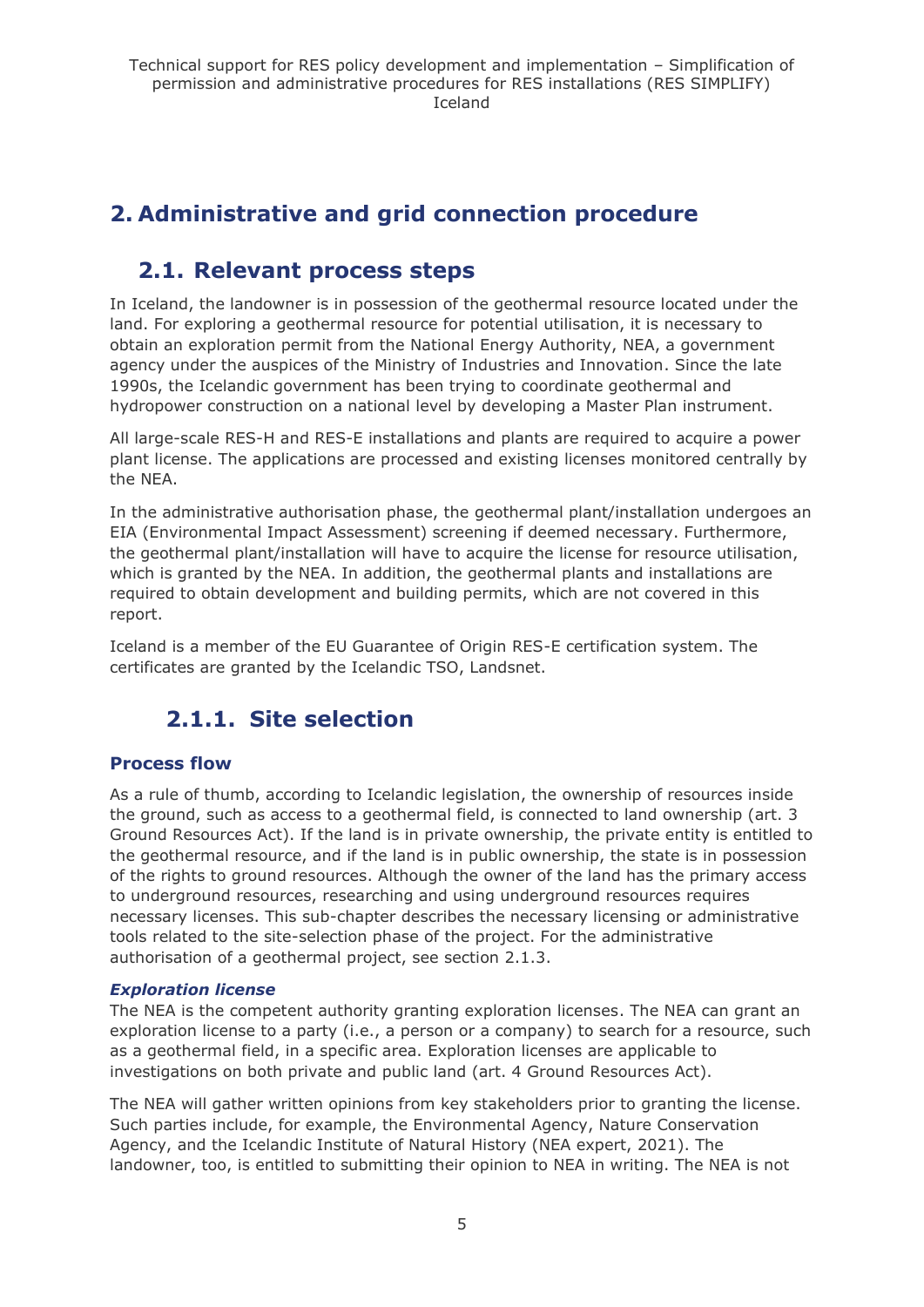obliged to take these opinions into account in their decision-making (Petursdottir and Van Campen, 2016).

If the landowner wishes to survey their own land area for geothermal (or other ground) resources, they are not subject to the exploration license but instead, are required to submit a description of planned surveying activities to the NEA (art. 4 Ground Resources Act).

It is important to note that an exploration license is not necessary in order to explore a geothermal field, but having one serves as a guarantee for the developer that they are the only party conducting an exploration in the area. It is possible to grant the license to more than two parties if they are working together (art. 5 Ground Resources Act).

There is no maximum duration limit to the exploration license, but normally, the licenses are granted for 1-15 years. The interviewed expert considers 3–10 years as the most common license time (NEA expert, 2021). The license holder is obliged to provide the NEA with an annual report on their exploration and drilling activities and key findings (BBA database, 2018).

#### *Master Plan*

The Icelandic Master Plan for Nature Protection and Energy Utilisation (Master Plan) is a relatively new, political and legal land use tool to join the interests of nature protection and energy development on a national scale. The Master Plan steers the development of all potential hydropower and geothermal energy projects by examining their potential environmental impacts and economic feasibility. The aim of the Master Plan is to identify the projects with the most potential to be developed, considering the possible impacts they would have on the local environment, economy and livelihoods, such as agriculture or tourism.

The Icelandic government decided to implement the Master Plan approach in 1997 in order to steer hydropower and geothermal development in Iceland more centrally. Since the 1990s, there has been an increasing pressure in Iceland to realise energy generation projects in a more ecologically sensitive way, and the Master Plan is a continuation to developing more holistic, sustainable renewable energy development in the country (Steingrímsson et al., 2008).

At the beginning, the authorities opened a call for submission of project proposals that would be evaluated by the Steering Committee. The total number of projects was so high (approx. 100) that it became evident that the Master Plan would be developed in phases. Working groups were allocated to examine different aspects of the potential projects. There was, for example, a working group for Nature, environment and cultural heritage, and another for Social and economic impact and regional development (Steingrímsson et al., 2008). During the first phase, 43 potential projects were evaluated, stressing the environmental impact of the project most heavily in the assessment. The phase 1 of the Master Plan development took place in years 1999–2003 (Steingrímsson et al., 2008; Rammaáaetlun, 2017).

Phase 2 began in 2004 and was concluded in 2011, producing a further number of evaluations of proposed projects. The phase 3 took place under a new legal instrument, the Master Plan Act, and it focused on 26 projects that were not appropriately categorised in the phase 2 (Rammaáaetlun, 2021a).

The initial impact assessments conducted in the Master Plan does not equal to an EIA but serves as preliminary evaluation based on which the most viable projects are decided on (Steingrímsson et al., 2008).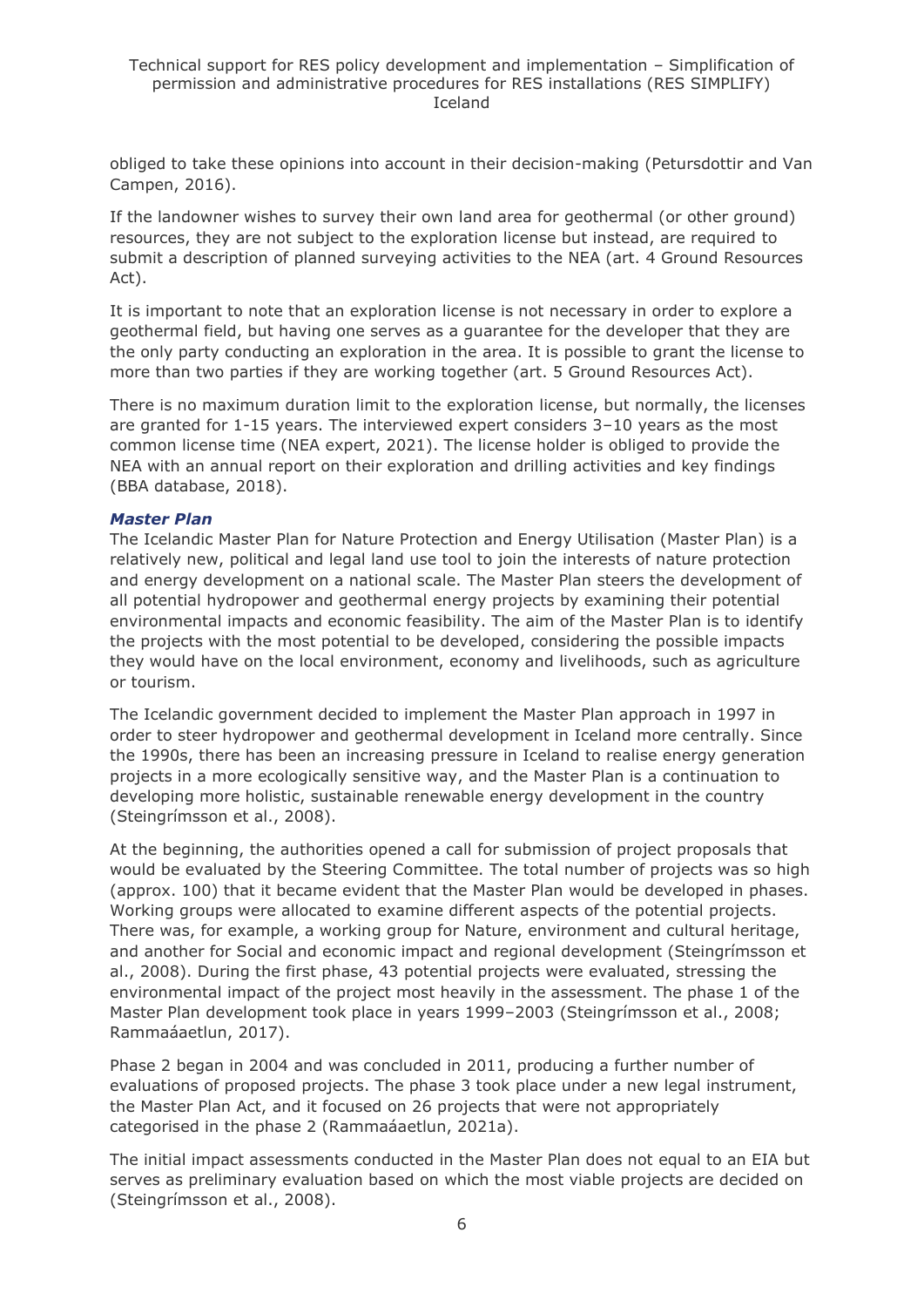According to the preface of the Master Plan Act, the Ministry for the Environment and National Resources is the authority responsible for the administration of the Act. The NEA serves as the administrative body receiving the power plant proposals. The Act includes the division of the proposals into three categories based on the initial evaluation: energy utilisation (suitable for energy production), on hold (further information needed to categorise later) and protection (should not be constructed) (art. 4-6).

The projects classified as energy utilisation category still need to apply for the necessary permits; the Master Plan categorisation serves only as a guideline and not as authorisation.

### **Deadlines**

### *Exploration license*

The NEA can grant 'assurances of precedence to a utilisation license for up to two years from the expiry of the prospecting (exploration) license', which means that the right to the utilisation license (see section 2.1.3.) is reserved to the holder of the exploration license for a determined period of time (art. 4-5 Ground Resources Act).

# **Identified good practice**

**The intention behind the Master Plan.** The categorisation of all possible geothermal and hydropower projects centrally in the Master Plan procedure ensures a centralised and holistic overview of renewable energy development in Iceland. The idea for the Master Plan originates from the Norwegian approach to renewable energy permitting, which looks at the ecological and financial interests of a project separately first, and reconciling and comparing the advantages and disadvantages of both at the end of the process (Petursdottir and Van Campen, 2016).

Even though the preliminary work of the working groups evaluating different aspects of the proposed projects do not serve as an EIA or another impact assessment procedure, they shed light to what kind of assessment will be necessary later on when the project has proceeded to the administrative authorisation phase. The preliminary assessment also enables the development of the most environmentally and financially feasible projects, and the elimination of the most controversial projects already prior to attempting to get administrative authorisation to them saves both the developers and the administration time and other resources.

The Master Plan Act also includes elements of civil society participation (art. 10). Firstly, the steering committee opens the draft proposal for comments from relevant stakeholders, such as different agencies and authorities and organisations. The proposal is also published for the wider public's feedback for at least 12 weeks (art. 10). Both of these mechanisms take place before the draft is presented to the Icelandic Parliament.

The interviewed NEA expert considers the concept of a comprehensive, national mapping tool as very useful but in reality, the Master Plan has not functioned as it was intended. The development has not delivered results the way it was supposed to. The Plan was to be amended every four years, but it has not been discussed in the Icelandic parliament since 2013. The work on the instrument continues (NEA expert, 2021).

Wide landowner's rights. Unlike in many other countries, in Iceland, the ownership of land and the resource connected to it – in this case, the geothermal field – are interconnected. The person who owns the land also owns the resource (art. 3 Ground Resources Act). The interviewed NEA expert regards this as a positive aspect as the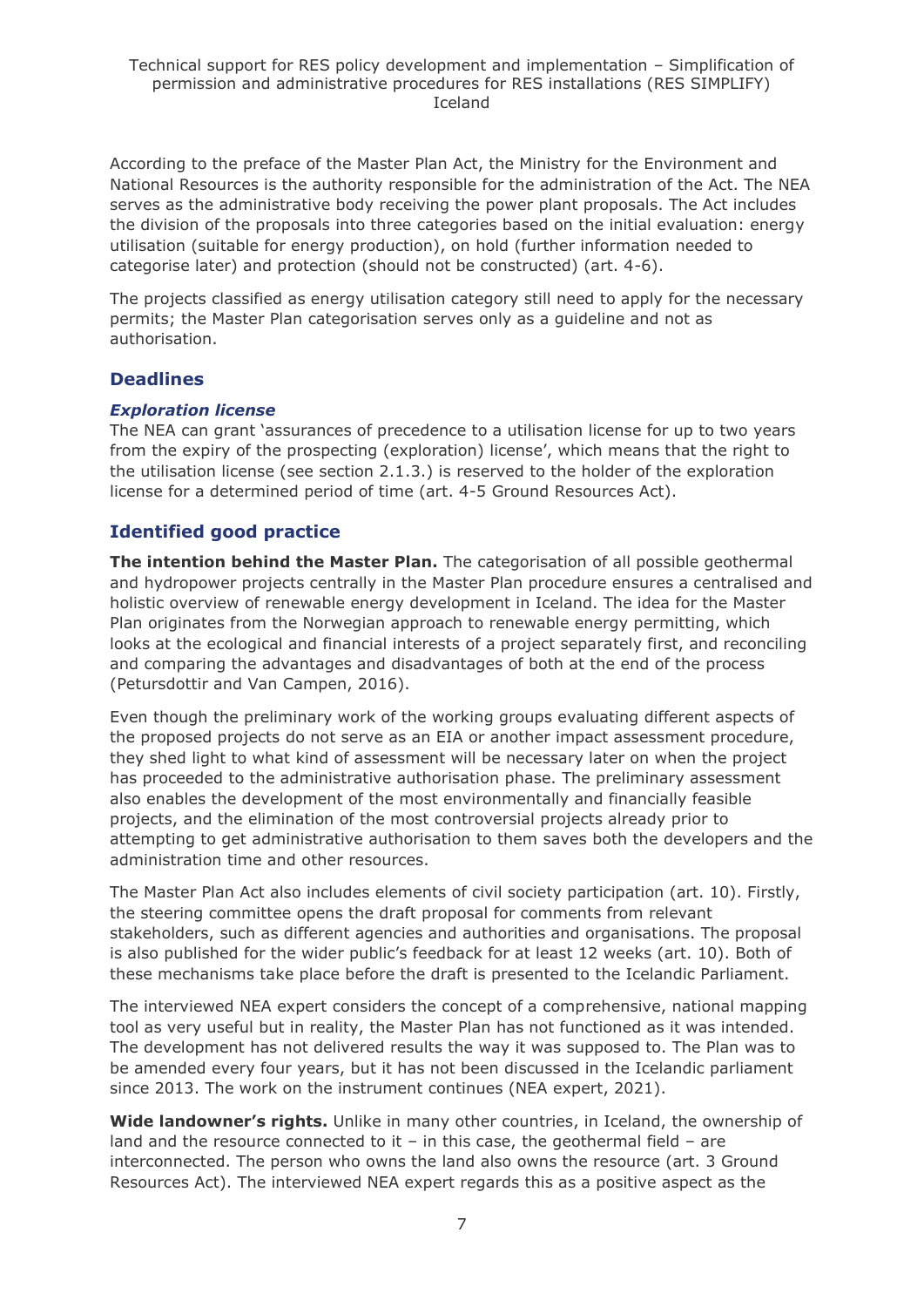process of appropriating the resource would be a lengthier procedure if the resource was state-owned (NEA expert, 2021).

The Ground Resources Act also determines the term 'geothermal energy', which sets a legal basis for all geothermal activities carried out in Iceland and reduces disagreements about different actors' rights and obligations in geothermal projects (art. 2 Ground Resources Act).

**Well-functioning features of the exploration license.** As the exploration license is only granted to one actor in a designated area, it gives the license holder a 'head start' to start surveying the area. The exploration license comes with responsibilities: the license holder is under the annual reporting requirement, which the interviewed NEA expert considers as effective surveillance. If the license is used not in line with the license conditions, the license holder can be fined or even have their license revoked. All in all, the expert considers the high number of applied and granted exploration licenses as positive as the development signals at a functional licensing system and high interest in the Icelandic geothermal resources (NEA expert, 2021).

# **2.1.2. Electricity production licence**

# <span id="page-7-0"></span>**Process flow**

### *Power plant license*

The power plant license is granted by NEA and it is necessary for all electricity-producing power plants (art. 4 Electricity Act). The license can only be granted to "independent legal and taxable" operators (art. 5 Electricity Act).

The license is applied for from the NEA, and it is processed in a similar manner as other NEA-granted, licenses, too (see sections 2.1.1 and 2.1.3). A license can only be granted if the project has already undergone an EIA (if necessary) and the project is in line with the local zoning plan (BBA database, 2018).

The licensee is subject to paying a fee, which consists of two parts: EUR 66,18 (ISK 10.000) fixed charge and additional EUR 66,18 (ISK 10.000)<sup>1</sup> for each MW of capacity (art. 33 Electricity Act). Before constructing the power plant or installation, the licensee has to enter into agreement with the landowner regarding financial compensation (art. 4 Electricity Act).

The license will determine the conditions for electricity production in the power plant at hand, for example, its capacity, safety and environmental measures, the obligation to report to NEA, and a decommissioning protocol for when the power plant will cease to be operational (art. 6 Electricity Act). Thus, there is no need for a separate decommissioning permit.

There is no maximum duration for a power plant license. However, it will expire if the development of the power plant has not begun in 10 years of issuing the license, or in 15 years if the power plant has been built but has not become operational. Similarly, the license can be revoked if the licensee fails to enter into agreement with the landowner regarding the compensation on the use of the land and the geothermal resource within 90 days of granting the license (BBA database, 2018; art. 5 Electricity Act).

<sup>1</sup> Exchange rate from 17.5.2021.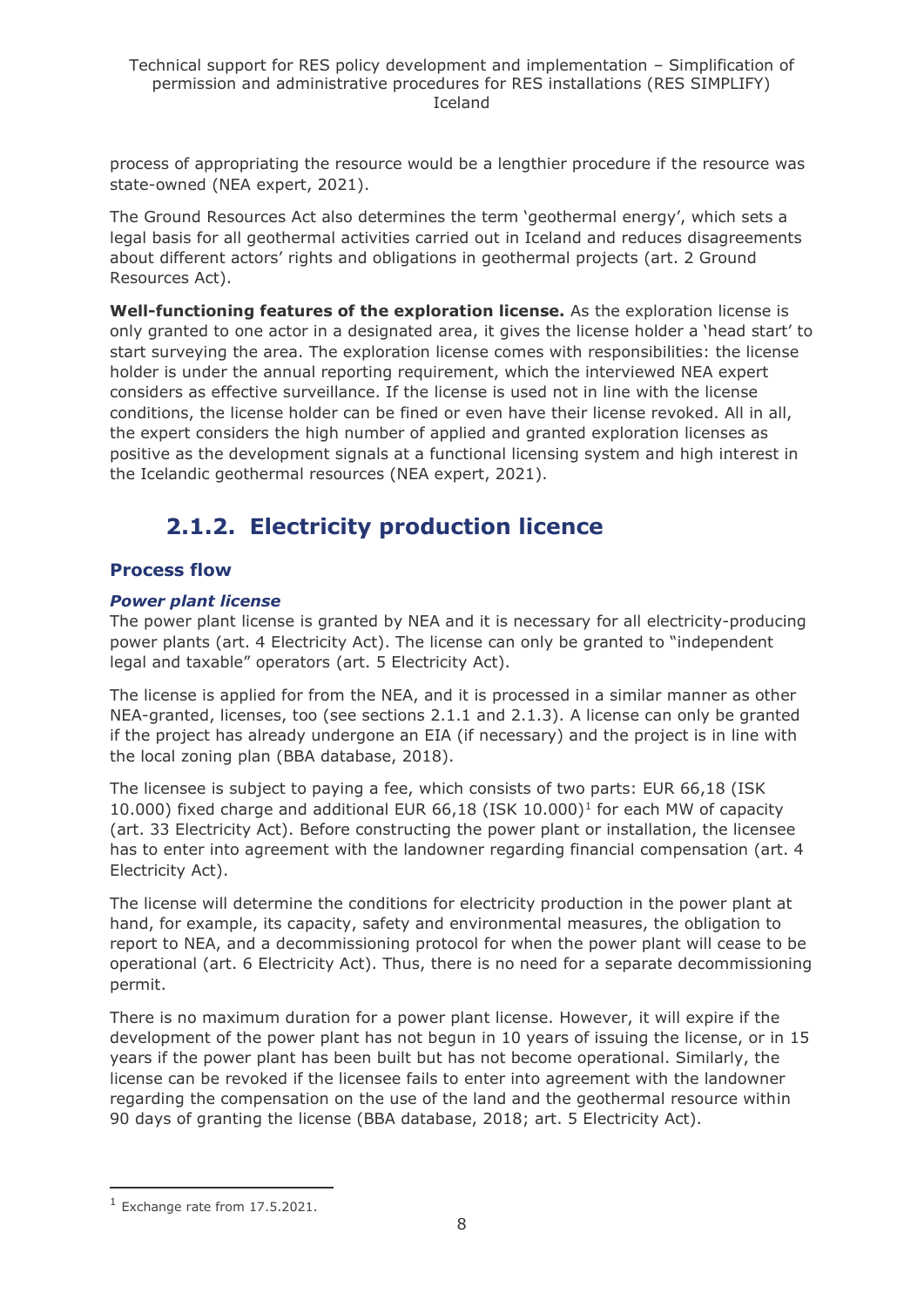In Iceland, the power plant license also functions as a grid connection permit. A new geothermal installation cannot be connected to the electricity grid before it has received the electricity production license (art. 4 Electricity Act).

All electricity-generating power plants are required to report their production annually to NEA (NEA, n.d.a). A geothermal plant producing both heat and electricity shall 'keep its accounts for the generation of electricity separate from accounts relating to other generation' (art. 7 Electricity Act). The separation is required in order to avoid crosssubsidisation (NEA, n.d.a).

#### *Small-scale devices*

Electricity-producing installations with a maximum capacity of 1 MW are not subject to the licensing requirement. They are, however, obliged to notify the NEA if the energy they produce is fed into the grid (art. 4 Electricity Act).

# **Deadlines**

### *Power plant license*

All license applications regulated by the Electricity Act, including the power plant license, are made public in order for all interested parties to submit their opinions about it for a period of four weeks. Comments from consulted parties, such as municipalities, are expected to be submitted to NEA in two months (art. 34 Electricity Act).

If the licensee and the landowner have not entered into an agreement regarding the compensation to the landowner within 90 days of issuing the license, the license will be revoked (art. 4 Electricity Act).

The legal framework does not determine the maximum duration of the power plant license (BBA database, 2018). However, the license will expire after 10 years of issuing if the licensee has not 'begun development in such time' and similarly, after 15 years if the power plant or installation 'has not been taken into operation'. In order to avoid the cancellation of the license, the developer can apply for the extension from the Minister of Industries and Innovation (art. 4 Electricity Act).

# **Identified good practice**

<span id="page-8-0"></span>No good practise was identified in connection with this process step only. The overall positive evaluation of the NEA permitting framework is provided in section 2.1.3.

# **2.1.3. Administrative authorisation**

# **Process flow**

# *Utilisation/exploitation license*

The Chapter IV of the Ground Resources Act contains provisions regulating the utilisation licenses necessary to operate a geothermal energy installation/plant. The utilisation of ground resources, such as geothermal energy, is subject to a utilisation license (art 6). Only persons with an Icelandic or EEA nationality have the right to the utilisation of Icelandic ground resources (BBA database, 2018).

The Act identifies the NEA as the competent authority for issuing utilisation licenses. The landowner does not have priority to a utilisation license in their own lands, unless they already hold an exploration license (NEA, n.d.a). The license holder has to be in agreement with the landowner (private or public) before beginning the extraction of the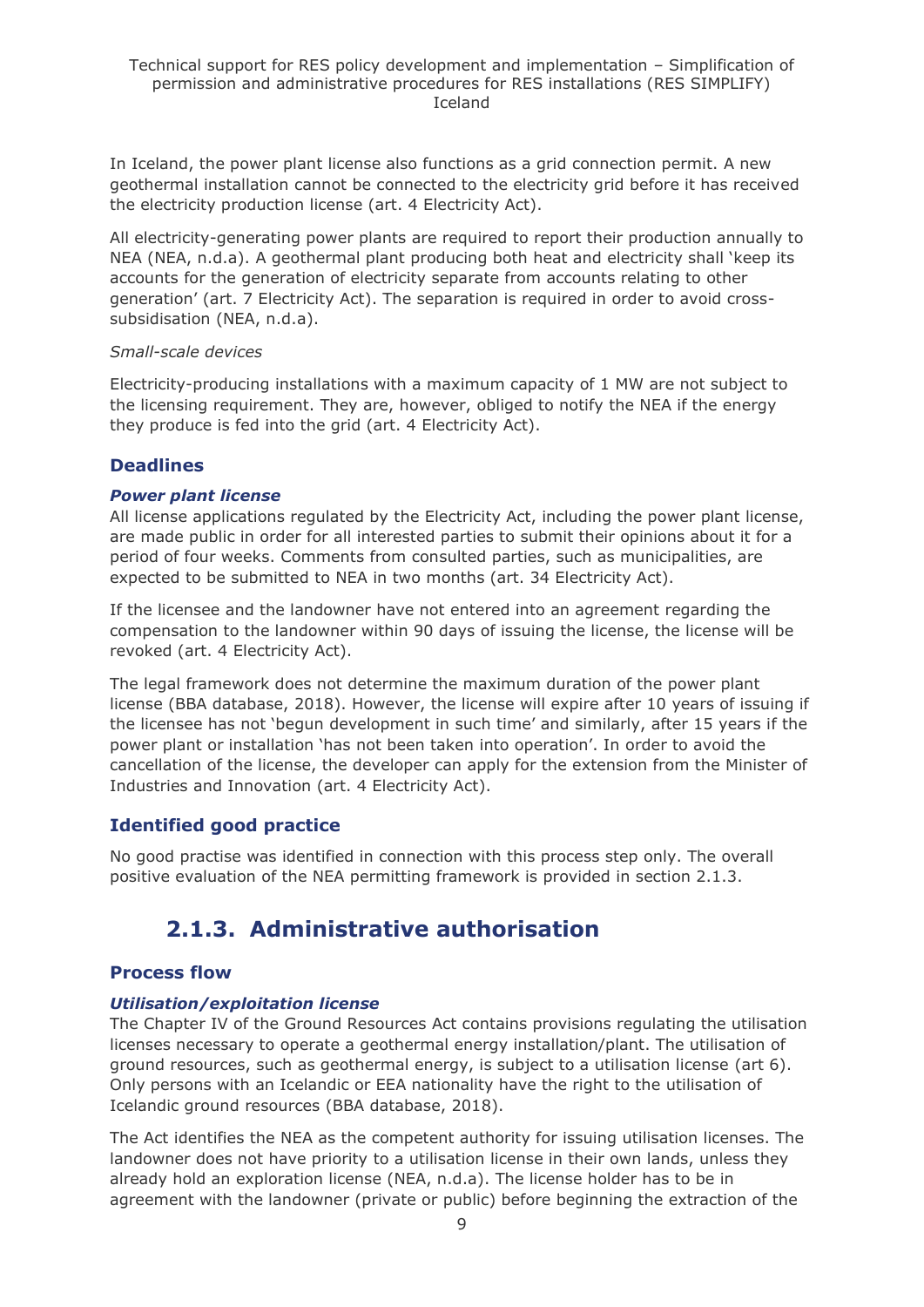ground resource – otherwise, the license can be cancelled (art 7). This obligation also applies to public land.

Before granting the license, the NEA will obtain written opinions of the Ministry of the Environment, the Icelandic Institute of Natural History and the Marine and Freshwater Research Institute, as needed (art 6). The opinion of the relevant local government shall also be sought (art. 6). Judicial precedence also grants the landowner the opportunity to submit a written comment (Petursdottir and Van Campen, 2016). The NEA is not obliged to take the opinions into account in their licensing decision-making.

Having an exploration license to the area does not imply at having a priority position to obtaining a utilisation license to the same area: granting the utilisation license functions according to the 'first come first serve' principle (Petursdottir and Van Campen, 2016).

The license contains conditions on, for example, the term of the license, the geographical boundaries of the area, safety and environmental measures, monitoring plans, and the future decommissioning plans (art 18).

The NEA is responsible for the monitoring of geothermal licenses and protection of the affected areas (Chapter IX art. 21-27 Ground Resources Act).

In case of non-compliance with the conditions of the utilisation license, the license holder will receive a warning from the Minister. If the license holder does not comply with the warning, their license can be revoked (art. 20).

Utilisation licenses can be granted for a time period of up to 65 years (Petursdottir and Van Campen, 2016; BBA Database, 2018). The license holder is obliged to report annually to the NEA about the extracted resource as well as provide information about the activities carried out, especially drilling (BBA database, 2018).

#### *Small-scale installations*

According to the Ground Resources Act, small geothermal installations up to 3,5 MW are not subject to the utilisation license, given that they are operated by the landowner for self-consumption for specific purposes, such as heating or agricultural use (art. 10). However, the landowner must notify the NEA of proposed major interferences with the natural resource, such as drilling (BBA database, 2018). This does not include the use of geothermal energy for electricity production, which is regulated by the Electricity Act (see section 2.1.2.).

#### *Environmental Impact Assessment (EIA)*

The EIA Act sets the framework for environmental impact assessments in Iceland. The competent authority for the EIA procedure is the National Planning Agency (NPA).

Projects listed in Annex 1 of the EIA Act are always subject to an EIA screening. Projects listed in Annex 2 are subject to an EIA if they 'could have significant environmental effects due to their scope, nature or location' (art. 6 EIA Act). Therefore, Annex 2 project developers are required to notify the NPA prior to utilising the resource, in this case, the geothermal field. The notification must contain detailed project plan and scope and its assumed impacts on the environment (BBA database, 2018). The NPA will have four weeks to decide whether an EIA screening will be needed (art. 6 EIA Act). However, the Minister for the Environment is entitled to request an EIA screening for a non-Annex project as well, backed up by an NPA opinion (art. 7 EIA Act).

If no EIA is necessary, the project developer can proceed to applying for a utilisation and a development license.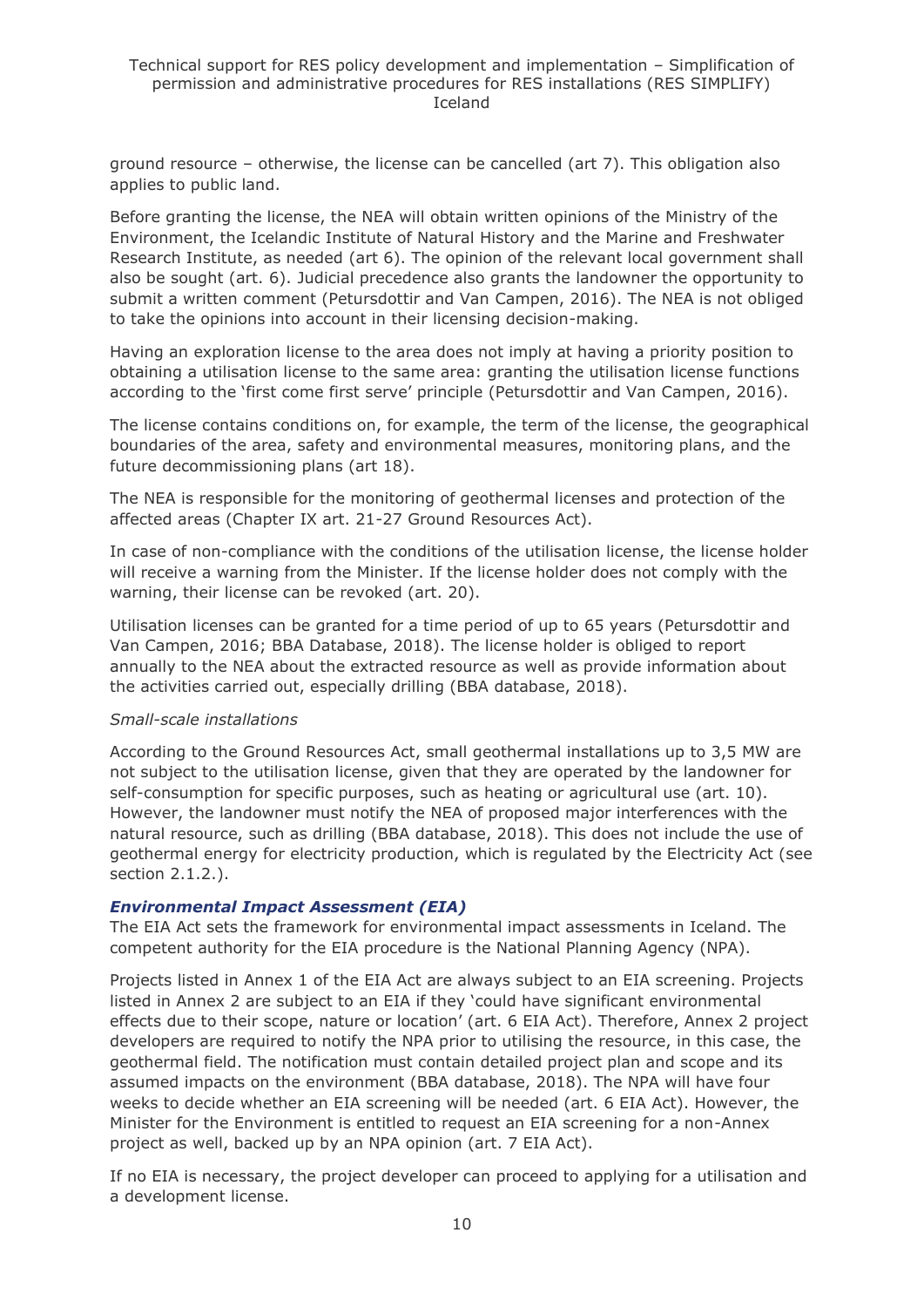If the project is deemed as subject to the EIA, the developer is obliged to submit a socalled scoping document to the NPA. The scoping document shall include more detailed information on, i.a., the project plan and its alternatives, and the environmental and social impacts. The consultation document is not only communicated to the NPA but also to different consultation bodies and the general public (art. 8 EIA Act; BBA database, 2018).

The NPA will deliver an opinion on whether the report complies with the criteria set out in the EIA Act and its conclusion on whether the project should be carried out within four weeks of receiving the EIA statement from the developer (art. 11 EIA Act). The NPA's final report shall also set out any conditions or mitigating measures necessary for realising the project. The NPA's opinion is communicated to 'the Minister for the Environment, the developer, the consultation bodies' and all who made comments in the public presentation stage earlier in the process (art. 11 EIA Act). The opinion is also made publicly available.

The project developer is responsible for covering the costs of the EIA screening as well as advertising and publishing it (art. 16 EIA Act).

If the project has not been commenced within 10 years of the initial NPA EIA opinion, the developer must consult the NPA whether the EIA statement must be revised (art. 12 EIA Act). The revision process follows the standard EIA regulations set out in the articles 8– 11 of the EIA Act.

Having completed the EIA procedure (if necessary) is a pre-requisite for obtaining a utilisation license and an electricity production license (in case of electricity-producing installations) (Petursdottir and Van Campen, 2016).

### *Small-scale installations*

In general, power plants with a capacity of less than 50 MW are not subject to the EIA procedure. Instead, the Icelandic National Planning Agency will issue an opinion on the project. However, if the project is located in a sensitive area or is risky in nature (such as some deep drillings), an EIA may be necessary for even small installations (Petursdottir and Van Campen, 2016).

#### *Construction Permit/Development permit*

These permits are not described in detail in this report as the focus lies on the licenses that are more specifically for power plants or similar projects.

The competent authority for these permits is the municipality/municipalities, in which the project would be located. The project developer submits the application to the municipal planning commission, which considers the application paying attention to whether the project is in line with the local zoning plans, or if they should be changed.

If the project fits the zoning plan and the planning commission is in favour of realising the project, a construction permit can be granted.

Changing the zoning plan is a longer process, which involves consulting other relevant authorities, i.a., the NPA, and possibly conducting an EIA (see above). The detailed zoning process with all its consultations and comment rounds takes a minimum of 17 weeks, but usually significantly more (Invest.is, 2021).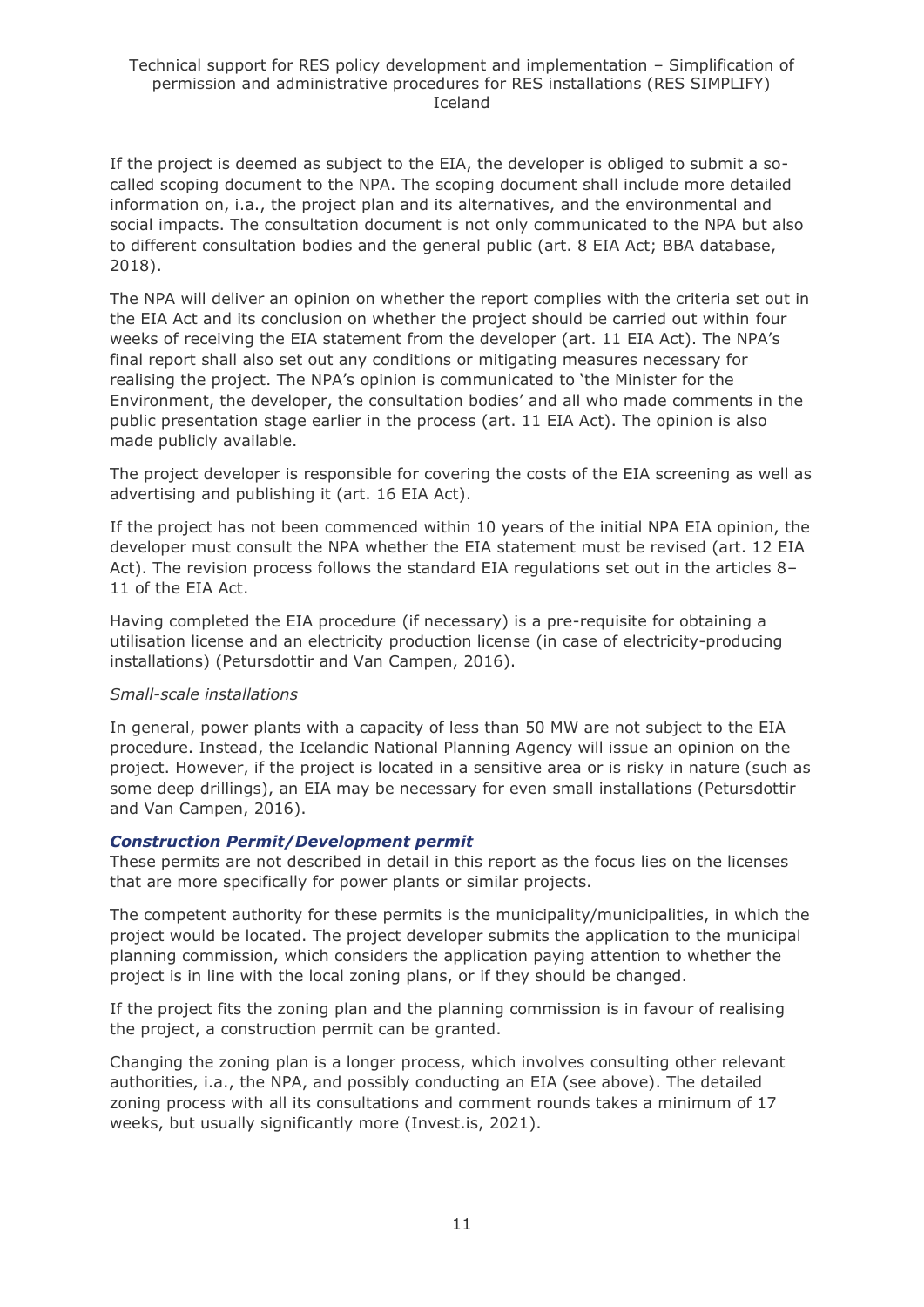# **Deadlines**

#### *Utilisation license*

The utilisation license holder and the land owner need to enter into agreement on compensation of the ground resource expropriation within 60 days of the issue of the license. If they do not, the license shall be cancelled (art. 7 Ground Resources Act).

The license can also be cancelled if the geothermal installation has not been commissioned within three years of issuing the license (art. 7 Ground Resources Act).

#### *EIA screening*

After notifying an Annex 2 project to the NPA, the NPA shall issue its decision whether the project will be subject to EIA screening or not within 4 weeks of receiving the notification and all necessary data (art. 6 EIA Act).

If the project is particularly large or difficult, it is possible for the NPA to deviate from the aforementioned deadlines, in consultation with the developer (art. 22 EIA Act).

In case of the revision of an old EIA, the NPA shall make the revised version of the EIA public in media within 2 weeks of taking the decision (art. 12 EIA Act).

# **Identified good practice**

**Sustainability criteria.** The Ground Resources Act has an in-built sustainability criterion: according to article 25, it is required to undertake extraction 'so as to maximise long-term efficiency'. Iceland has developed a specific sustainability framework for the utilisation of geothermal fields as they can be used in either excessive or sustainable ways. In this case, sustainability does not refer to the emissions of the installation but the use of the field: in excessive use, the field is drained relatively fast, whereas in sustainable use, the field remains operational long-term. The NEA assesses the sustainability of the producer's utilisation plan and only grants licenses to the projects fulfilling the criteria (NEA, n.d.b; NEA expert, 2021).

**Wide landowners' rights.** The wide landowners' rights are also useful in the administrative authorisation stage of the permitting process. The landowner has the possibility to block a utilisation license already granted to the developer by NEA: if the licensee does not enter into a satisfactory agreement with the landowner on the reimbursement of resource utilisation, the license is cancelled. Another way in which the wide rights result in a smoother permitting process is allowing landowners to appropriate a geothermal field located in their property for certain reasons (i.a., heating or agriculture) with no need for administrative authorisation (art. 10 Ground Resources Act; NEA expert, 2021). This lessens the administrative workload of NEA and is beneficial for small-scale producers as they can save both their time and money.

However, landowners are not in possession of god-like powers over their land: in exceptional cases, it is possible for the licensee to require expropriation of the land from the Ministry of Industries and Innovation (art. 12 Ground Resources Act; NEA expert, 2021). There is legal precedence of revoking landowners' rights but there have to be very valid reasons to do so, i.e., providing water for the community (NEA expert, 2021).

**The role of NEA as a non-political one-stop-shop.** The NEA operates under the auspices of the Ministry of Industries and Innovation but its director-general is legally responsible for all the licensing decisions taken by NEA. NEA is a non-political entity, whose objective is to function as an expert agency and not only as a license-granting authority. The NEA employees are experts on the utilisation and exploration of the resources in hand, and they aim at producing balanced, informed, sustainable licensing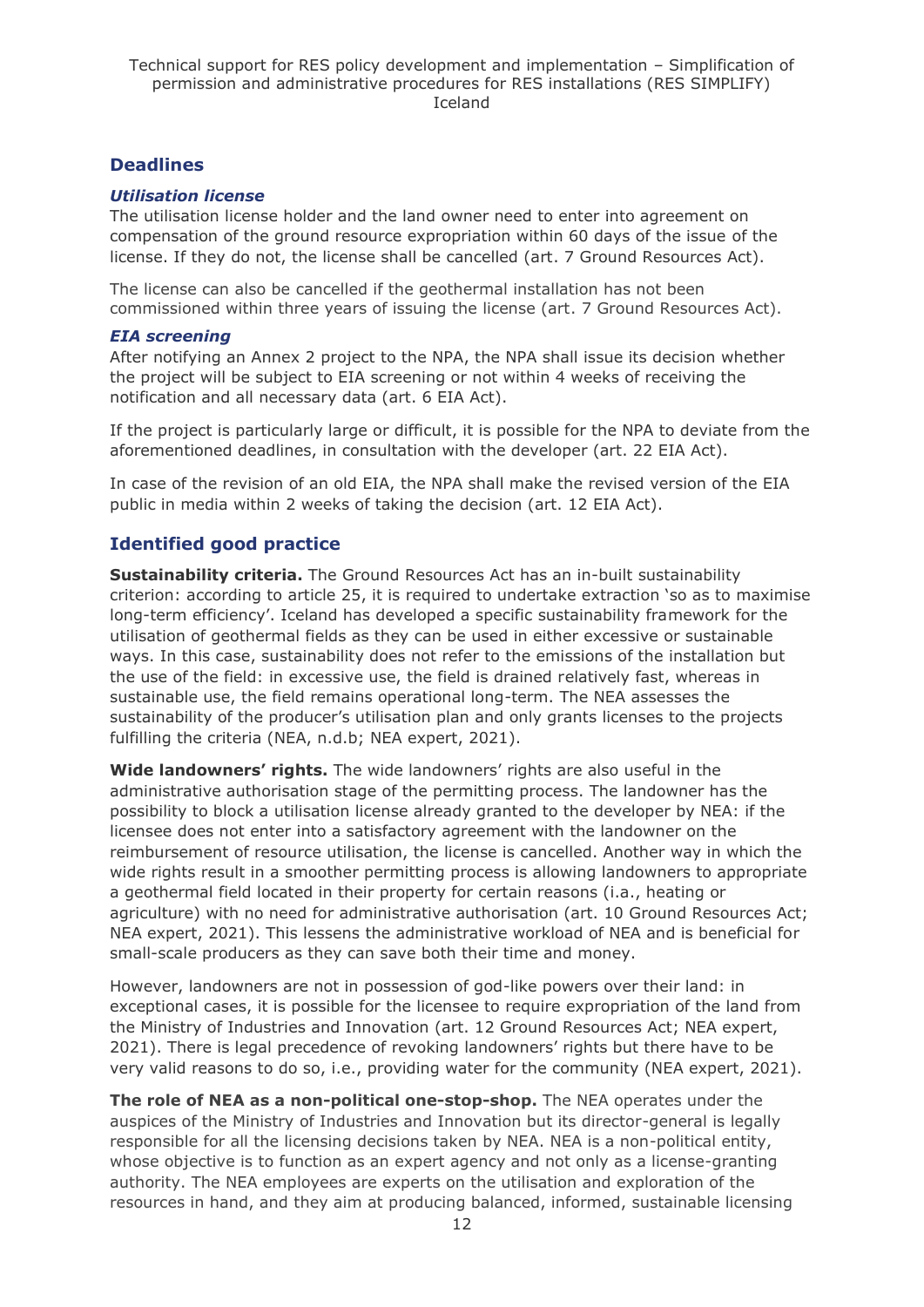decisions by examining the applications from several different viewpoints (NEA expert, 2021).

Furthermore, the separation of environmental decision-making from politics is in accordance with the general principles of the Aarhus Convention, which Iceland became a party of in 2011.

As NEA functions as a one-stop-shop for both utilisation and exploration licenses for geothermal installations, it can form a comprehensive and informed picture of the applications submitted for its consideration. It welcomes comments from other government agencies, municipalities or other authorities, and the civil society, which are taken into account while making licensing decisions, but it is under no obligation to comply with the comments and recommendations submitted to it (NEA expert, 2021).

**Transparency and access to information**. The authorisation procedures, especially the processes undertaken by NEA, have in-built transparency mechanisms, ensuring access to as much information as possible for both stakeholders and the general public. The permit procedures themselves include consultation of stakeholders and general public, and the information on granted licenses is legally required to be published in certain newspapers. The annual license holder reports also become public after 5 years. However, it is possible for the license holder to request the secrecy of the data – but not automatically granted by the NEA (NEA expert, 2021; BBA database, 2018).

# **2.1.4. Corporate legal fiscal**

# <span id="page-12-0"></span>**Process flow**

### *Guarantees of Origin*

The RED directive has been implemented into the Icelandic legislation since 2012. It is incorporated into Icelandic legislation as Regulation 757/2012. The guarantee of origin certificate confirms that the electricity is produced with RES and the generation process complies with the regulations on Guarantees of Origin. They are issued by the Icelandic TSO, Landsnet (Landsnet, n.d.).

# **Deadlines**

Companies selling electricity shall inform their electricity users once per year on the source of the electricity, and their generation information is then published on the NEA website (art. 5 Regulation 757/2012). The companies are obliged to retain the aforementioned yearly data for 6 years from issuing it to the NEA (art. 10 Regulation 757/2012).

# **Identified good practice**

### *NEA as one-stop-shop*

Having this responsibility in NEA's hands, enforces, again, NEA's competency as a onestop-shop and central energy authority. NEA is in possession of the long-term overview of RES production in Iceland (NEA expert, 2021).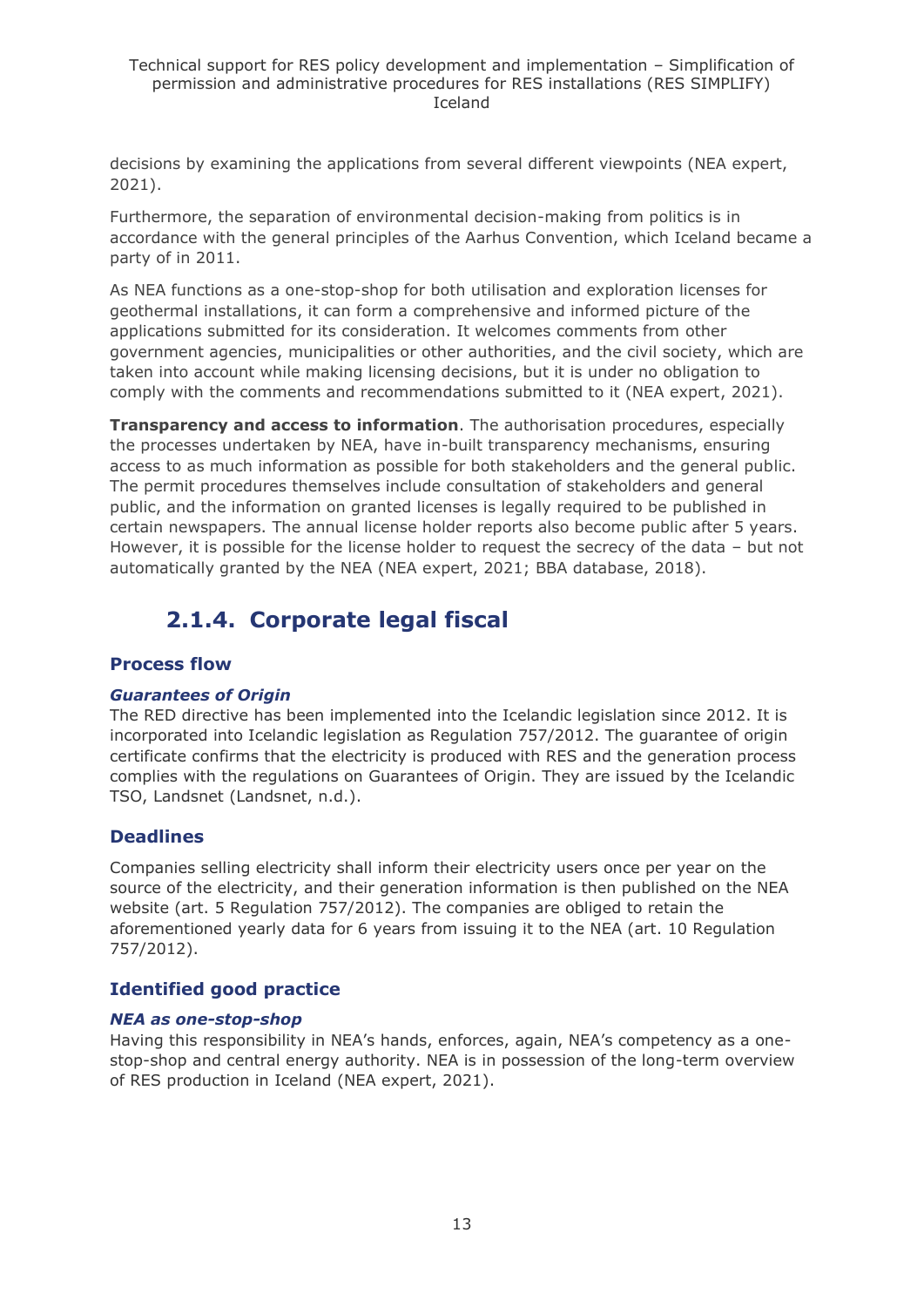# <span id="page-13-0"></span>**3. Use of IT systems**

### *Licenses granted by NEA*

It is possible to hand in all the application materials for the NEA licenses (utilisation and exploration licenses) electronically by filling in the application as an Excel sheet, and sending it with all necessary attachments to NEA by email. NEA is currently working on an online application portal. The application processes are carried out digitally to an increasing extent, and currently, it is possible to turn all documents and information in online; no physical mail or visits to NEA are necessary (NEA expert, 2021).

# <span id="page-13-1"></span>**4. Complaint procedure**

### *Exploration and utilisation licenses*

All licensing decision based on the Natural Resources Act taken by Orkustofnun (new licenses, revising or revoking existing licenses) are open for appeals, which are filed to the Committee of environment and natural resources. Other administrative decisions can be appealed to the Ministry of Industries and Innovation (Petursdottir and Van Campen, 2016; Orkustofnun, n.d.a).

The appeals committee is an independent body, which benefits public participation rights in Iceland. The appealing process is in line with the Aarhus Convention, which was ratified by Iceland in 2011. The appealing party does not need to be party to the licensing case but it can also be, for example, an NGO if it fulfils certain size-based criteria. The interviewed NEA expert notes that the current appeal framework has resulted in a wave of appeals, causing tedious processes to all parties involved, but that it is important to ensure public participation and access to justice, as well as to make sure licensing decisions are taken on the right grounds for all parties involved (NEA expert, 2021).

### *EIA Act*

A decision taken by NPA to assess whether an Annex 2 project is subject to an EIA (art. 6 EIA Act) can be appealed to the Minister for the Environment. The appeal shall be lodged within one month of the announcement of the NPA's decision (art. 14 EIA Act). The Ministerial appeal is also available for NPA decisions regarding articles 5, 8–10 and 12 (art. 14 EIA Act). Only 'those who have a legal standing relating to the above-mentioned decision' taken by NPA can lodge an appeal. NGO's and other interest groups with at least 30 members registered in Iceland also have an appeal right, given that their purpose is to safeguard public interests (art. 14 EIA Act).

The Minister shall give a ruling on the appeal within 2 months of the deadline for appeals (art. 14 EIA Act). The Minister's ruling cannot be appealed.